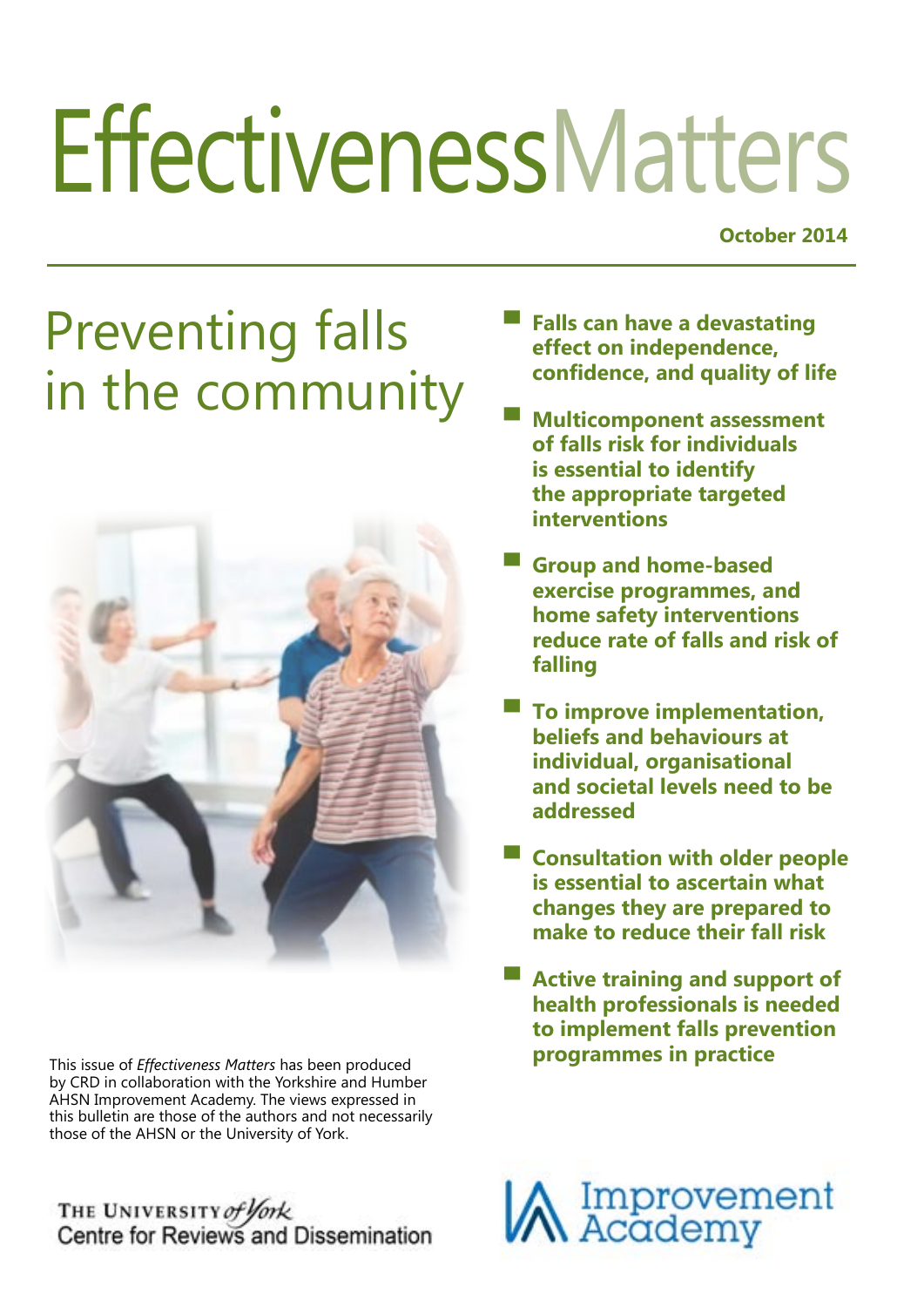# **Background**

Falls and fall-related injuries are a common and serious problem for older people. People aged 65 and older have the highest risk of falling, with 30% of people older than 65 and 50% of people older than 80 falling at least once a year.<sup>1</sup>

Falls can have a devastating effect on independence, confidence, and quality of life and are associated with physical injuries, psychological trauma, functional impairments, and even death.

This issue of Effectiveness Matters summarises the evidence about the effectiveness and implementation of interventions programmes to prevent falls in the community and nursing care homes. The bulletin is based on existing sources of synthesised and quality-assessed evidence.

### **Falls assessment**

NICE recommend that when older people visit healthcare professionals, they should be routinely asked about any history of falls.

Older people presenting for medical attention because of a fall, or who report recurrent falls in the past year, or demonstrate abnormalities of gait and/or balance should be offered a multicomponent falls risk assessment.

Falls assessments should be carried out by a healthcare professional with appropriate skills and experience, ideally in the setting of a specialist falls service. This assessment should be part of an individualised, multicomponent intervention.<sup>1</sup>

Frailty is a complex clinical condition associated with adverse health outcomes, including increased risk of falling. Active management of the frail through the provision of preventative and individualised care can help avoid crisis events.<sup>2</sup>

# **Interventions in the community**

There is good quality review evidence that multicomponent exercise programmes delivered to groups or individually at home significantly reduced the rate of falls and risk of falling. Tai Chi classes significantly reduced the risk of falling, though were less effective in those at higher risk of falling. Overall, exercise interventions significantly reduced the risk of fall-related fractures.3

Home safety assessment and modification interventions were effective in reducing rate of falls and risk of falling. These interventions were more effective in people at higher risk of falling, including those with severe visual impairment. Home safety interventions appear to be more effective when delivered by an occupational therapist.

Multifaceted podiatry including foot and ankle

exercises in people with disabling foot pain significantly reduced the rate of falls but not the risk of falling. An anti-slip shoe device reduced rate of falls in icy conditions.

When wearers of multifocal glasses were given single lens glasses, falls were significantly reduced in those who regularly took part in outside activities. However, there was a significant increase in falls outside in frailer participants.

First eye cataract surgery in women reduced rate of falls, but second eye surgery did not.

There is evidence of an association between falls in the elderly and the use of sedatives and hypnotics, antidepressants and benzodiazepines, in any setting. An increased likelihood of falling has been estimated for the use of sedatives and hypnotics, neuroleptics and antipsychotics, antidepressants, benzodiazepines, and nonsteroidal antiinflammatory drugs.<sup>4</sup> However there is limited evidence for the effectiveness of interventions targeting medications. The gradual withdrawal of psychotropic medication reduced rate of falls but not risk of falling. Intensive prescribing training for GPs, combined with self assessment of medication use by patients and medication review reduced risk of falling.3

Overall, vitamin D (with or without calcium) does not reduce rate of falls or risk of falling, but it may do in people with lower vitamin D levels.

Pacemakers reduced rate of falls in people with carotid sinus hypersensitivity but not risk of falling.

There is no evidence of effect for cognitive behavioural interventions on rate of falls or risk of falling.

Trials testing interventions to increase knowledge/ educate about fall prevention alone did not significantly reduce the rate of falls or risk of falling.

Multicomponent interventions, which include individual risk assessment and individualised interventions, reduced the rate of falls but not risk of falling.

# **Interventions in care facilities**

### *Single interventions*

There is good review evidence that in care facilities overall, exercises delivered to all participants in a group were not found to change rate of falls or risk of falling. Only balance training using mechanical apparatus in intermediate care facilities showed some promise. Exercise reduced falls in people in intermediate nursing care level facilities, but increased falls in high level care facilities. Frail participants are less likely to benefit from exercise interventions.<sup>5</sup>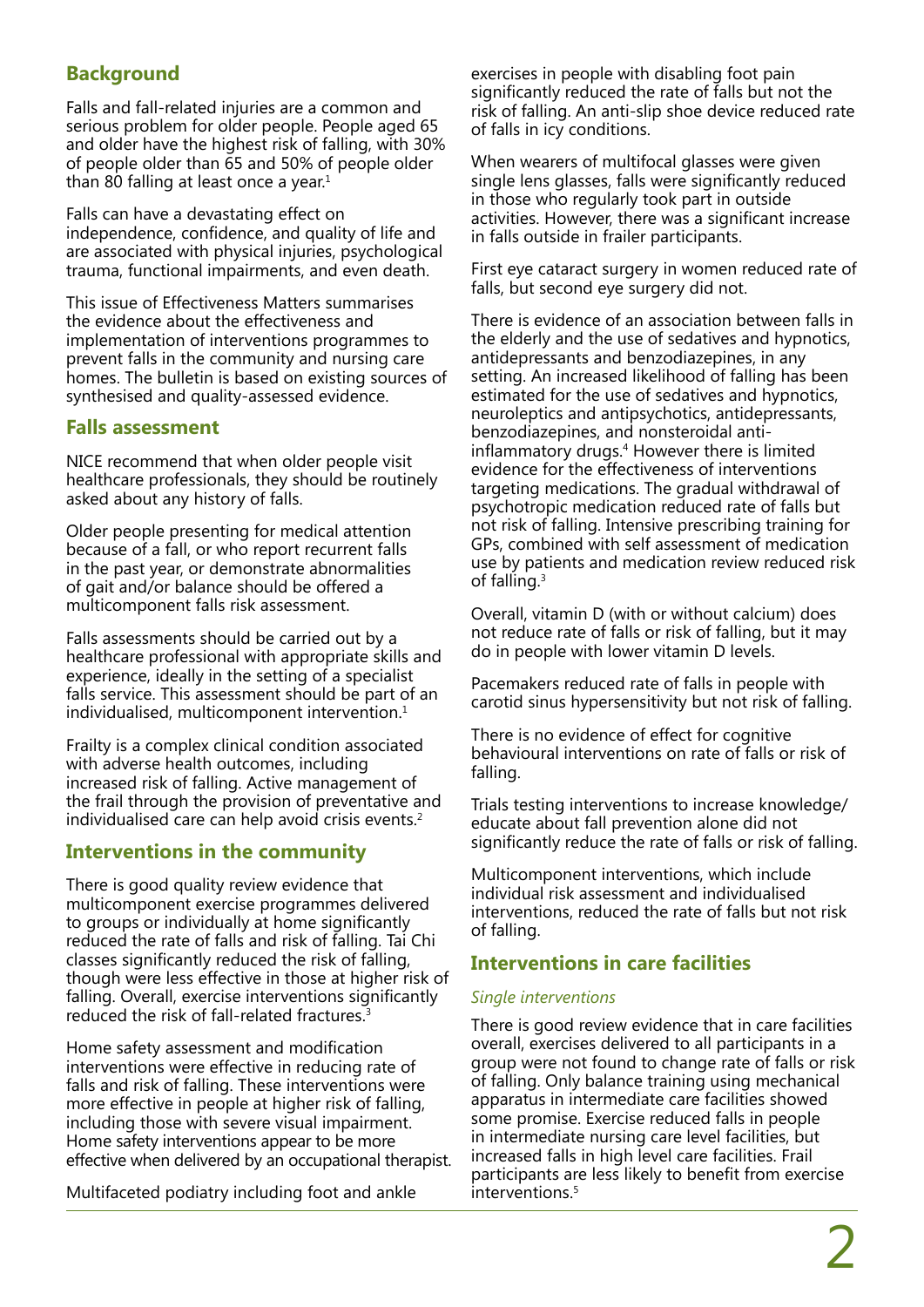Vitamin D supplementation was effective in reducing the rate of falls but not risk of falling in people living in care facilities.5

There is inconsistent or no evidence of effect for medication review by pharmacists; the use of environment/assistive technology; service model change; lavender patches; sunlight exposure; or multisensory stimulation. Likewise staff training on fall and fracture prevention, guideline implementation and a risk assessment tool versus nurses' judgement were not found to reduce falls.<sup>5</sup>

## *Multiple interventions*

There is inconclusive evidence that an intervention for incontinent residents in high level nursing care facilities that included exercise, offering regular fluids and toileting, reduced falls. Increased sunlight exposure plus calcium supplements failed to reduce falls.<sup>5</sup>

# *Multicomponent interventions*

There may be benefits from the use of multicomponent interventions in care facilities, but the evidence is not conclusive.<sup>5</sup>

A systematic review and network meta-analysis to identify the most effective interventions and combinations of interventions that prevent falls in any setting is due for completion in September 2015.6

There is limited evidence that falls prevention strategies can be cost-saving. To obtain maximum value for money, effective strategies need to be targeted at particular subgroups of older people.<sup>3</sup>

Cost savings were found for home-based exercise in over 80-year-olds, home modification in those with a previous fall, and a multicomponent programme targeting ambulant, community dwelling over 70 year olds with at least one risk factor for falling. Cost-effectiveness was seen for: exercise; home modification for those with loss of vision and those recently in hospital; withdrawal of psychotropic medication; multicomponent programmes; and first eye cataract surgery.<sup>3</sup>

# **Implementation methods**

There is good quality review evidence for active training and support of a range of healthcare professionals to implement falls prevention into clinical practice. Successful programmes incorporated training and dissemination of evidence based interventions, and used behaviour change strategies, opinion leaders, media awareness, outreach visits to older people and patient and provider materials. Increased use of falls prevention guidance, strategies,

#### **Factors influencing the design and implementation of fall prevention**  programmes<sup>8</sup>

Healthcare professionals and older people view ability to cope differently.

Older people may not be experts on fall prevention but may feel they are experts in self-management.

Funding focusses on secondary rather than primary prevention interventions.

Choice in the type, pitch and delivery of exercise interventions is needed.

#### *Older person perspective*

Older people are reluctant to be viewed as old and disabled: an overriding need is to maintain independence.

Loss of identity through reliance on others, including health and social care professionals, is a fear.

The daily routines of older people are not always considered.

Access is influenced by cost, transport, distance, parking and weather conditions.

Social and cultural beliefs influence attitudes to risk and acceptability of interventions.

#### *Health professional perspective*

Lack of time and conflicting priorities are barriers.

Resources for staff, training, implementation and sustainability are needed.

Training for health professional staff may vary in depth and focus.

assessment and management by community based rehabilitation therapists and nurses was seen.<sup>7</sup>

The evidence around changing the way people who fall are managed within primary care practices was mixed, as was the use of community awareness programmes and peer or lay-delivered falls prevention programmes. However this evidence is likely to be out of date.

# **Barriers and facilitators**

The following issues were identified in a well conducted review of qualitative studies.<sup>8</sup> The key points are summarised in the table.

There are frequent mismatches between the views of healthcare professionals and the older person with regard to ability to cope at home.

Health professionals do not consider older people to be experts on fall prevention; but many older people feel they are experts in self-management.